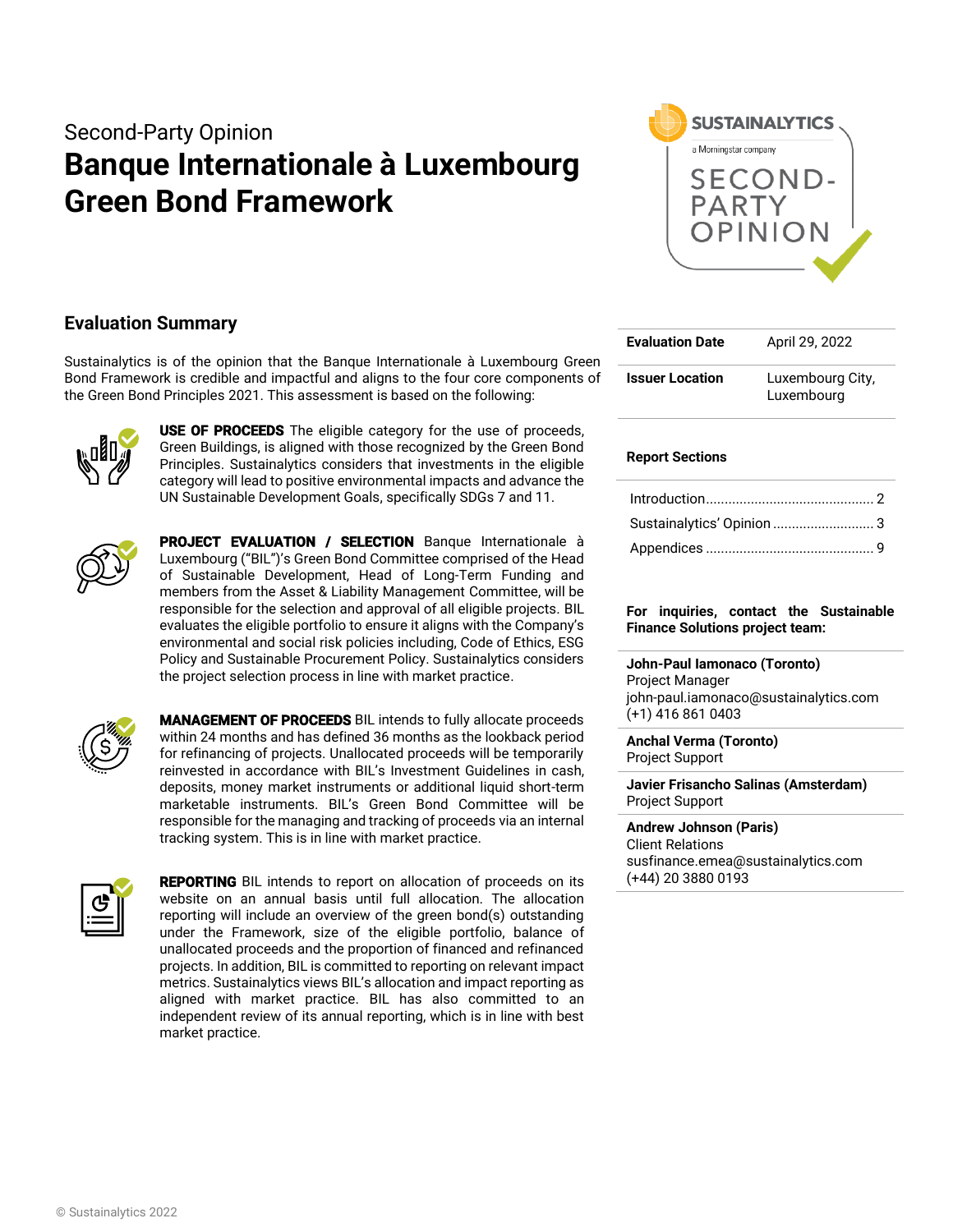

# <span id="page-1-0"></span>**Introduction**

BIL established in 1856 and headquartered in Luxembourg, is the oldest multi-business and third largest bank in Luxembourg. It services clients across the retail, private, and corporate sectors, offering corporate and investment banking as well as other financial services including sustainable loans, real estate financing, SME financing, and wealth management. The Bank has approximately 2,000 employees worldwide with branches in Luxembourg, Switzerland, and China. BIL is 90% owned by Legend Holdings Corporation and 10% by the Grand Duchy of Luxembourg.

BIL has developed the Banque Internationale à Luxembourg Green Bond Framework (the "Framework") under which it intends to issue multiple green bonds or private placements and use the proceeds to finance and/or refinance, in whole or in part, existing and/or future projects that deliver positive environmental impact by improving the energy performance of the building stock in Luxembourg. The Framework defines eligibility criteria in the following green category:

# Green Buildings

BIL engaged Sustainalytics to review the Banque Internationale à Luxembourg Green Bond Framework, dated April 2022, and provide a Second-Party Opinion on the Framework's environmental credentials and its alignment with the Green Bond Principles 2021 (GBP). <sup>1</sup> This Framework has been published in a separate document. 2

# **Scope of work and limitations of Sustainalytics' Second-Party Opinion**

Sustainalytics' Second-Party Opinion reflects Sustainalytics' independent<sup>3</sup> opinion on the alignment of the reviewed Framework with the current market standards and the extent to which the eligible project categories are credible and impactful.

As part of the Second-Party Opinion, Sustainalytics assessed the following:

- The Framework's alignment with the Green Bond Principles 2021, as administered by ICMA;
- The credibility and anticipated positive impacts of the use of proceeds; and
- The alignment of the issuer's sustainability strategy and performance and sustainability risk management in relation to the use of proceeds.

For the use of proceeds assessment, Sustainalytics relied on its internal taxonomy, version 1.11, which is informed by market practice and Sustainalytics' expertise as an ESG research provider.

As part of this engagement, Sustainalytics held conversations with various members of BIL's management team to understand the sustainability impact of their business processes and planned use of proceeds, as well as management of proceeds and reporting aspects of the Framework. BIL representatives have confirmed (1) they understand it is the sole responsibility of BIL to ensure that the information provided is complete, accurate or up to date; (2) that they have provided Sustainalytics with all relevant information and (3) that any provided material information has been duly disclosed in a timely manner. Sustainalytics also reviewed relevant public documents and non-public information.

This document contains Sustainalytics' opinion of the Framework and should be read in conjunction with that Framework.

Any update of the present Second-Party Opinion will be conducted according to the agreed engagement conditions between Sustainalytics and BIL.

Sustainalytics' Second-Party Opinion, while reflecting on the alignment of the Framework with market standards, is no guarantee of alignment nor warrants any alignment with future versions of relevant market standards. Furthermore, Sustainalytics' Second-Party Opinion addresses the anticipated impacts of eligible projects expected to be financed with bond proceeds but does not measure the actual impact. The

<sup>&</sup>lt;sup>1</sup> The Green Bond Principles are administered by the International Capital Market Association and are available at [https://www.icmagroup.org/green](https://www.icmagroup.org/green-social-and-sustainability-bonds/green-bond-principles-gbp/)[social-and-sustainability-bonds/green-bond-principles-gbp/.](https://www.icmagroup.org/green-social-and-sustainability-bonds/green-bond-principles-gbp/)

<sup>&</sup>lt;sup>2</sup> The Banque Internationale à Luxembourg (BIL) Green Bond Framework is available on BIL's website at: [https://www.bil.com/en/bil-group/investor](https://www.bil.com/en/bil-group/investor-relations/Pages/index.aspx)[relations/Pages/index.aspx](https://www.bil.com/en/bil-group/investor-relations/Pages/index.aspx)

<sup>&</sup>lt;sup>3</sup> When operating multiple lines of business that serve a variety of client types, objective research is a cornerstone of Sustainalytics and ensuring analyst independence is paramount to producing objective, actionable research. Sustainalytics has therefore put in place a robust conflict management framework that specifically addresses the need for analyst independence, consistency of process, structural separation of commercial and research (and engagement) teams, data protection and systems separation. Last but not the least, analyst compensation is not directly tied to specific commercial outcomes. One of Sustainalytics' hallmarks is integrity, another is transparency.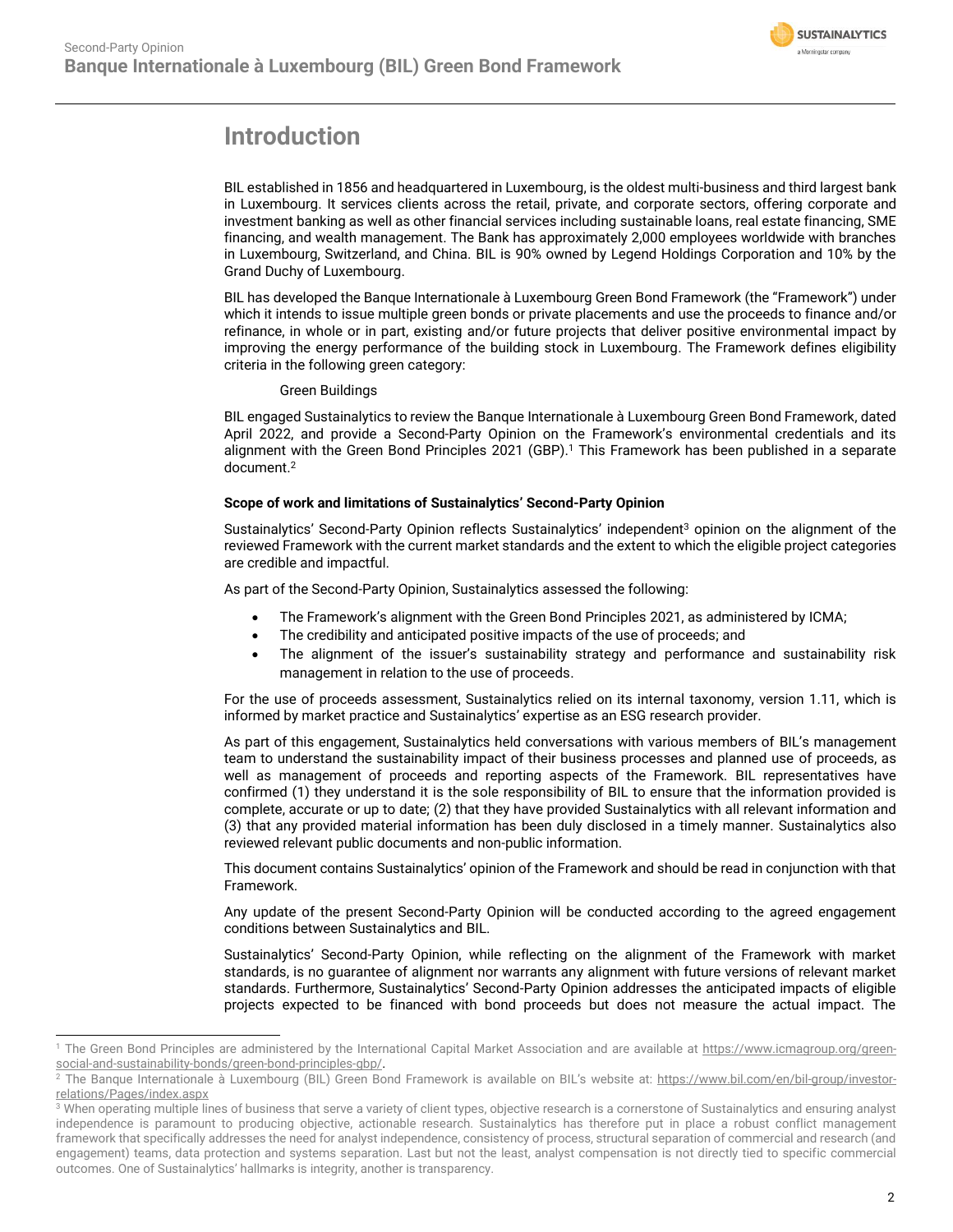

measurement and reporting of the impact achieved through projects financed under the Framework is the responsibility of the Framework owner. Upon twenty-four (24) months following the evaluation date set stated herein, BIL is encouraged to update the Framework, if necessary, and seek an update to the Second-Party Opinion to ensure ongoing alignment of the Framework with market standards and expectations.

In addition, the Second-Party Opinion opines on the potential allocation of proceeds but does not guarantee the realised allocation of the bond proceeds towards eligible activities.

No information provided by Sustainalytics under the present Second-Party Opinion shall be considered as being a statement, representation, warrant or argument, either in favour or against, the truthfulness, reliability or completeness of any facts or statements and related surrounding circumstances that BIL has made available to Sustainalytics for the purpose of this Second-Party Opinion.

# <span id="page-2-0"></span>**Sustainalytics' Opinion**

# **Section 1: Sustainalytics' Opinion on the Banque Internationale à Luxembourg Green Bond Framework**

Sustainalytics is of the opinion that the Banque Internationale à Luxembourg Green Bond Framework is credible and impactful, and aligns with the four core components of the GBP. Sustainalytics highlights the following elements of BIL's Green Bond Framework:

- Use of Proceeds:
	- The eligible category, Green Buildings, is aligned with the one recognized by the GBP.
	- Under the Green Buildings category, BIL may finance or refinance the refurbishment, acquisition, and ownership of residential buildings in Luxembourg. Sustainalytics considers the criteria under this category to be aligned with market practice and notes the following:
		- For the acquisition and ownership of green buildings, the building should (i) have obtained an Energy Performance Certificate (EPC) of at least Level "A", or (ii) belong in the top 15% of the most energy-efficient buildings in the national building stock, or (iii) have Primary Energy Demand (PED) with at least 10% lower than the national threshold established for nearly zero-energy building (NZEB) requirements.<sup>4</sup>
		- **•** Refurbishments costs are eligible only if they (i) result in the achievement of at least 30% reduction of PED after refurbishment in comparison to pre-renovation performance, or (ii) comply with major renovation requirements listed in the Energy Performance of Buildings Directive (EPBD). Sustainalytics notes that the EU Taxonomy<sup>5</sup> requires meeting the relevant cost-optimal minimum energy performance requirements in accordance with the EPBD, which varies among EU Member States. Sustainalytics therefore encourages BIL to report on the actual improvement on primary energy demand performance or energy savings achieved in comparison with the existing building stock in the area or region.
	- The Framework specifies exclusionary criteria for certain activities which may pose added social or environmental risks, such as nuclear or fossil fuel activities, controversial weapons, gambling, and tobacco. Sustainalytics views the inclusion of exclusionary criteria as described above to strengthen the Framework.
- Project Evaluation and Selection:
	- BIL's Asset & Liability Management ("ALM") Department will pre-select eligible loans and investments based on the eligibility criteria as defined in the Framework.
	- The Bank has also established a Green Bond Committee (the "Committee") chaired by the Chief Financial Officer and comprised of the Head of Sustainable Development, Head of Long-Term

<sup>4</sup> Nearly zero-emission building (NZEB) refers to a building that has a very high energy performance, while the nearly zero or very low amount of energy required should be covered to a very significant extent by energy from renewable sources, including energy from renewable sources produced on-site or nearby. The primary energy requirements of nearly zero-energy buildings (NZEB) vary between 0 and 160 kWh/m<sup>2</sup>/a for residential buildings. For more information, please visit[: https://energy.ec.europa.eu/topics/energy-efficiency/energy-efficient-buildings/nearly-zero-energy-buildings\\_en](https://energy.ec.europa.eu/topics/energy-efficiency/energy-efficient-buildings/nearly-zero-energy-buildings_en)

<sup>&</sup>lt;sup>5</sup> EU Taxonomy, "Renovation of Existing Buildings", at: [https://ec.europa.eu/sustainable-finance-taxonomy/activities/activity\\_en.htm?reference=7.2](https://ec.europa.eu/sustainable-finance-taxonomy/activities/activity_en.htm?reference=7.2)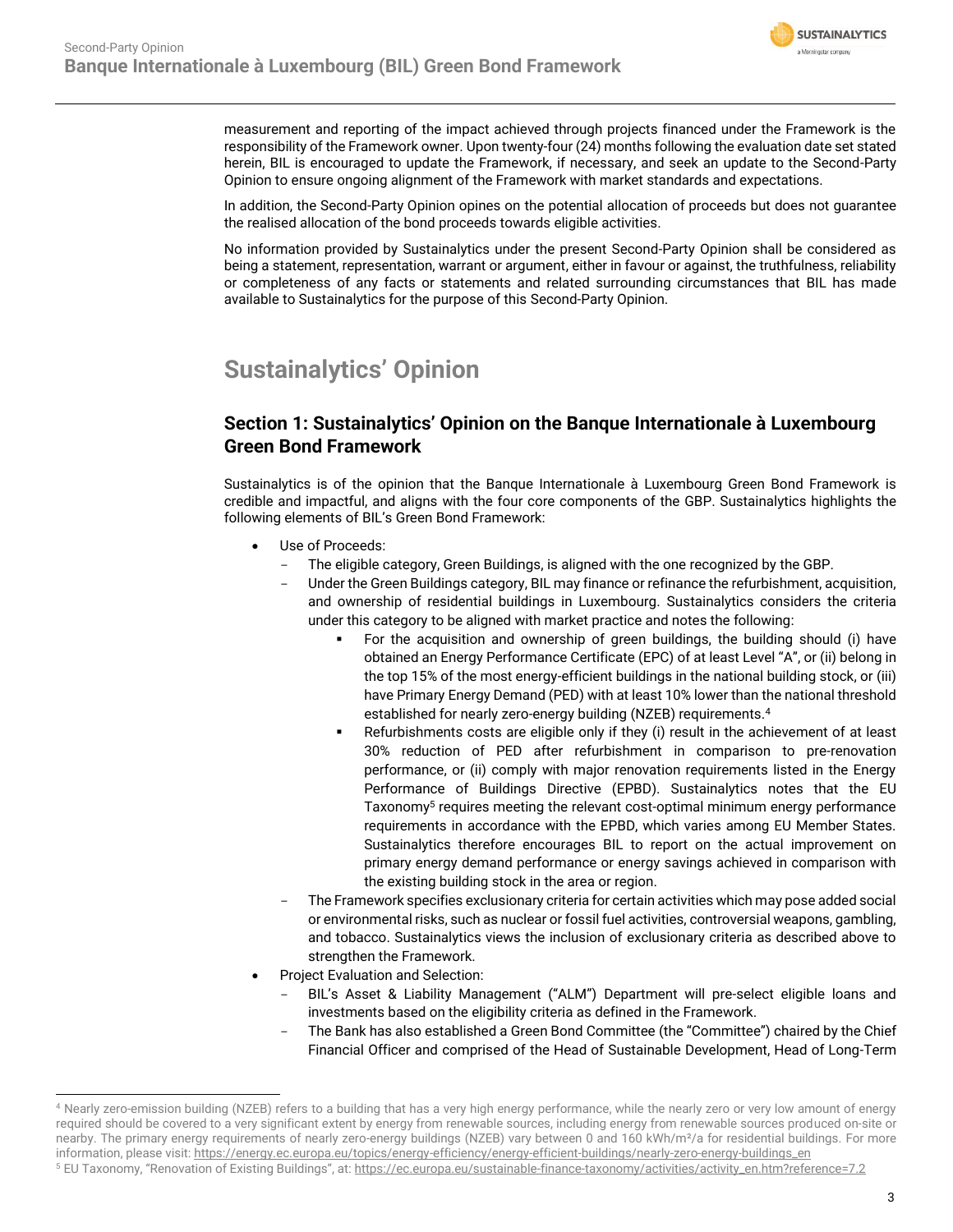**SUSTAINALYTICS** a Morningstar company

Funding, and members from the ALM Committee. <sup>6</sup> The Committee reviews the investments selected by the ALM Department, and then evaluates and selects projects based on the criteria set out in the Green Bond Framework. The Committee will also be in charge of reviewing and approving allocations of Green Bond proceeds to the eligible portfolio.

- BIL evaluates the eligible portfolio to ensure it aligns with the Company's environmental and social risk policies, including Code of Ethics, ESG Policy and Sustainable Procurement Policy.
- Based on the established process for project selection and the presence of risk management processes, Sustainalytics considers this process to be in line with market practice.
- Management of Proceeds:
	- BIL's Green Bond Committee will also be responsible for managing and tracking the proceeds via an internal tracking system.
	- BIL intends to fully allocate proceeds within 24 months of issuance. The Bank has also established 36 months as a lookback period for refinancing of projects.
	- Unallocated proceeds will be temporarily invested in accordance with BIL's investment guidelines in cash, deposits, money market instruments or additional liquid short-term marketable instruments. An external auditor will annually verify the proceeds allocated to the eligible portfolio and the remaining balance of unallocated proceeds.
	- Based on the use of a tracking system and disclosure of temporary use of proceeds, Sustainalytics considers this process to be in line with market practice.
- Reporting:
	- BIL intends to report on the allocation and impact of proceeds on its website on an annual basis until full allocation.
	- The allocation reporting will include an overview of the green bond(s) outstanding under the Framework, size of the eligible portfolio, balance of unallocated proceeds, and the proportion of financed and refinanced projects.
	- In addition, the Bank is committed to reporting on relevant impact metrics per eligible category, which may include estimate annual financed GHG emissions and avoided GHG emissions, number of buildings and estimated total floor area financed, and annual energy consumption and savings.
	- Based on these commitments to both impact and allocation reporting, Sustainalytics considers this process to be in line with market practice. BIL has also committed to an independent review of its annual reporting, which is in line with best market practice.

# **Alignment with Green Bond Principles 2021**

Sustainalytics has determined that the Banque Internationale à Luxembourg Green Bond Framework aligns to the four core components of the GBP. For detailed information please refer to Appendix 1: Green Bond/Green Bond Programme External Review Form.

# **Section 2: Sustainability Strategy of BIL**

# **Contribution of framework to Banque Internationale à Luxembourg's sustainability strategy**

Sustainalytics is of the opinion that BIL demonstrates a commitment to sustainability by incorporating ESG factors into its core business activities. BIL's 2021 sustainability strategy is focused on four key pillars: (i) sustainable governance and strategy, highlighting how BIL implements its strategy across the company's business units, (ii) sustainable products and services, addressing how the company integrates ESG into its products and services, (iii) responsible employer, focusing on employee development and sustainability training, and (iv) positive impact, relating to the company's corporate social responsibility ("CSR") initiatives. 7 Sustainalytics highlights the Bank's efforts on sustainable governance and strategy, and sustainable products and services due to its relevance to the projects that may be financed.

To comply with the European Sustainable Finance Disclosure Regulation (SFDR), BIL published its Sustainable and Responsible Investment Statement (the "Statement") which describes how BIL integrates environmental and social due diligence into its investment decision processes and sets exclusionary criteria for its financing

<sup>&</sup>lt;sup>6</sup> The ALM Committee is composed of the Chief Executive Officer, Chief Financial Officer, Chief Risk Officer, Chief of Luxembourg Market and CIB, Head of Financial Markets, Head of Financial Risk Management, and Head of Asset & Liability Management.

<sup>7</sup> BIL Green Bond Framework 2022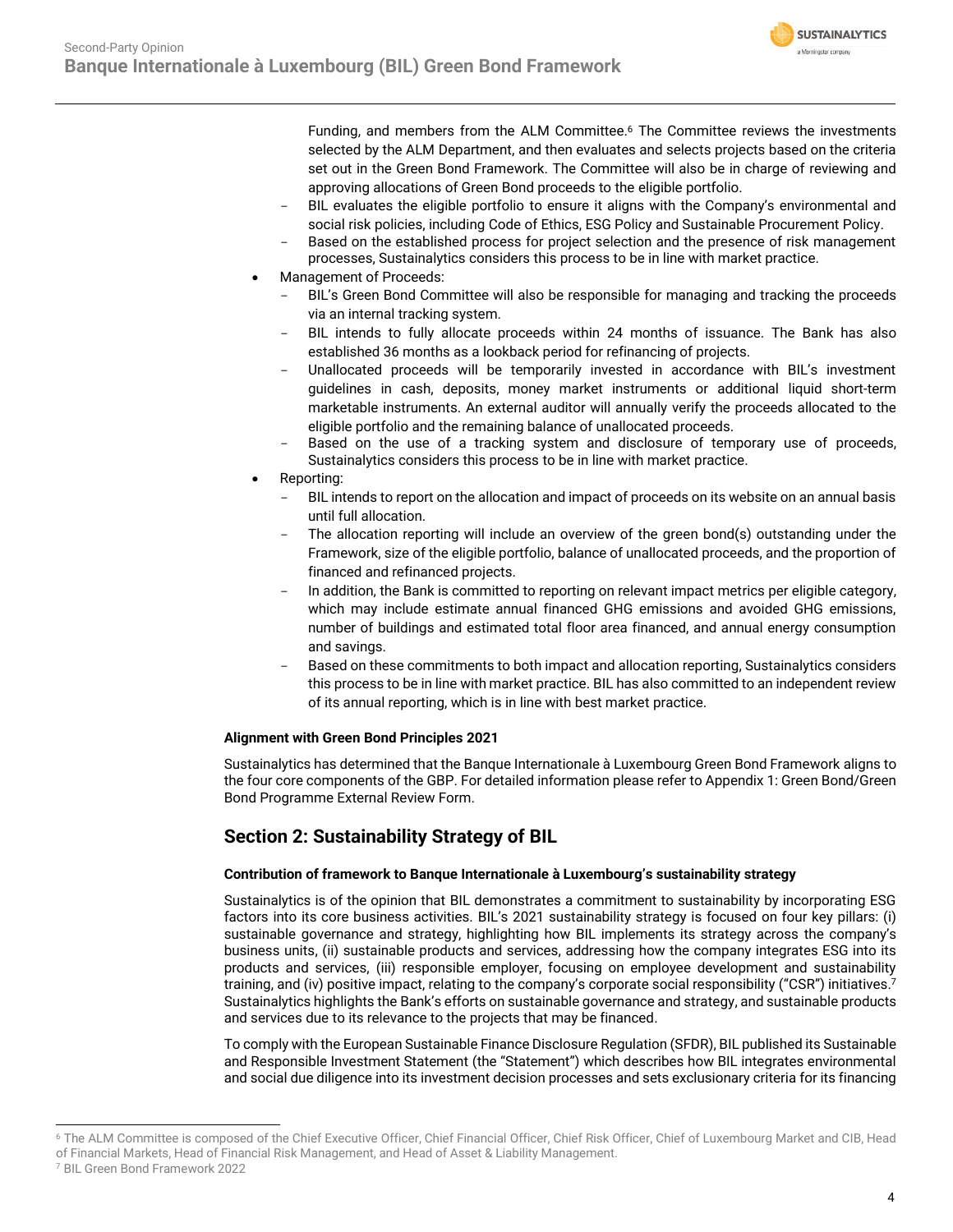

activities. <sup>8</sup> This Statement also applies to the Bank's portfolio, where BIL has set a target that at least 30% of its portfolio will be invested into green, social and sustainable bonds by the end of 2025, up from 10.5% at the end of 2021.

Regarding its products and services, BIL offers a range of sustainable loans. For instance, BIL offers climate loans subsidized by the Luxembourg State for energy renovations as well as Photovoltaic loans with a preferential rate for solar panel installations. Since 2020, BIL's leasing unit has also offered preferential rates for electric and hybrid vehicles, and in partnership with ALD Automotive Luxembourg, it has offered a private leasing solution for green vehicles.<sup>9</sup> Furthermore, four of the BIL Invest Sicav Patrimonial sub-funds have obtained the Luxembourg Finance Labelling Agency (LuxFLAG) ESG label, which validates ESG integration across the investment processes.<sup>10</sup> Additionally, according to the latest EU Commission Delegated Regulation, as of August 2022, BIL will be required to include ESG preferences and develop investment advice to raise awareness of sustainability among its clients.<sup>11</sup>

Sustainalytics recognizes BIL's commitment to key sustainability principles and environmental initiatives and encourages it to include quantifiable and time-bound environmental targets to further strengthen its sustainability practices, where feasible.

## **Approach to managing environmental and social risks associated with the projects**

While Sustainalytics recognizes that the net proceeds from the bonds issued under the Framework will be directed towards eligible projects that are expected to have positive environmental impact, Sustainalytics is aware that such eligible projects could also lead to negative environmental and social outcomes. Some key environmental and social risks associated with the eligible projects could include stakeholder participation, occupational health and safety, land use and biodiversity issues associated with large-scale infrastructure development, and emissions, effluents, waste generated during construction.

Sustainalytics is of the opinion that BIL is able to manage and/or mitigate potential risks through implementation of the following:

- In 2021, BIL launched its sustainability strategy based on engagements with key stakeholders, including its customers, employees and shareholders. This strategy is managed and monitored across many departments through the internal "Towards Sustainability Programme" led by the Head of Sustainable development. This process ensures dialogue with stakeholders, organizes the nonfinancial reporting aligned with the Global Reporting Initiative (GRI) standards, and coordinates the Sustainability Steering Committee, responsible for implementing the ESG strategy. 12
- The Bank runs a stakeholder assessment to see to what extent companies include stakeholder interests in their long-term strategies. Furthermore, BIL has created a Sustainability Community formed by experts to raise awareness, organize trainings, facilitate sustainability assessments and maintain contact with all concerned stakeholders.<sup>13</sup>
- Under the 2021 Sustainable and Responsible Investment Statement published to comply with the SFDR, BIL describes that the Bank conducts a sustainability assessment that leads to an ESG scoring. This assessment is run through five categories: climate change, resource depletion and waste management, digitalization and innovation, healthy living and wellbeing, and demographic shifts.<sup>14</sup> In 2021, BIL began an ESG risk assessment of its balance sheet and investment portfolios to assess the impact of its activities, mitigate risks and support the transition to a sustainable economy.<sup>15</sup>
- The Bank has established a Loan Origination and Monitoring Policy that describes how ESG issues are considered throughout the lending process. Initial screening includes clients' physical risk exposure such as real estate projects that might be affected by weather events. Risk analysis now includes exposure to climate change, cyber security and disruptive technologies, pandemics, changes in consumer behaviour and competitive landscape, and geopolitical conflicts, among others.<sup>16</sup>

 $14$  Ibid.

 $16$  Ihid.

<sup>8</sup> BIL, "Sustainable and Responsible Investment Framework", (2021), at:

[https://www.bil.com/fr/groupe-bil/documentation/Documents/BIL\\_SustainablePortfolioManagementFramework\\_09\\_21\\_EN.pdf](https://www.bil.com/fr/groupe-bil/documentation/Documents/BIL_SustainablePortfolioManagementFramework_09_21_EN.pdf)

<sup>9</sup> BIL, "Non financial report", (2020), at: <https://www.bil.com/Documents/brochures/Non-financial-report-2020.pdf>

<sup>&</sup>lt;sup>10</sup> More information about LuxFLAG is available at[: https://www.luxflag.org/media/pdf/fact\\_sheets/LuxFLAG\\_Factsheet\\_2018\\_English.pdf](https://www.luxflag.org/media/pdf/fact_sheets/LuxFLAG_Factsheet_2018_English.pdf) <sup>11</sup> European Union, "Commission Delegated Regulation (EU) 2021/1255", (2021), at:

[https://eur-lex.europa.eu/legal-content/EN/TXT/?toc=OJ%3AL%3A2021%3A277%3ATOC&uri=uriserv%3AOJ.L\\_.2021.277.01.0011.01.ENG](https://eur-lex.europa.eu/legal-content/EN/TXT/?toc=OJ%3AL%3A2021%3A277%3ATOC&uri=uriserv%3AOJ.L_.2021.277.01.0011.01.ENG) <sup>12</sup> BIL Green Bond Framework 2022

<sup>13</sup> BIL, "Sustainable and Responsible Investment Framework", (2021), at:

[https://www.bil.com/fr/groupe-bil/documentation/Documents/BIL\\_SustainablePortfolioManagementFramework\\_09\\_21\\_EN.pdf](https://www.bil.com/fr/groupe-bil/documentation/Documents/BIL_SustainablePortfolioManagementFramework_09_21_EN.pdf)

<sup>&</sup>lt;sup>15</sup> Additional documentation, the "2021 Sustainability Report" has been provided by BIL to Sustainalytics for review.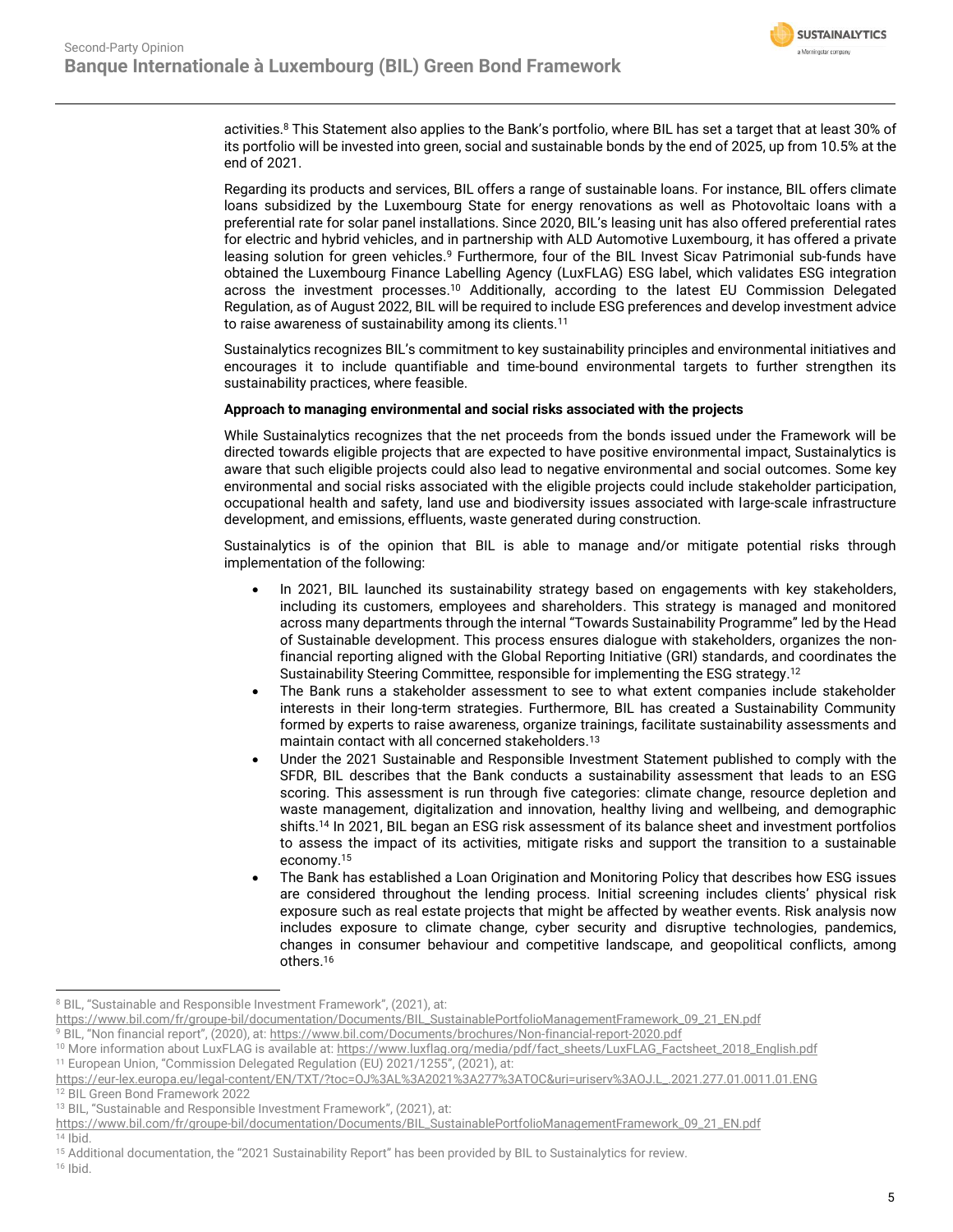

- The Bank has set a Sustainable Procurement Policy and a Guide to the Implementation of CSR Policy by Suppliers, to encourage respect for human rights and the environment, and the protection of the health and safety of suppliers' employees.17,18
- The European Union set in 1989 the OSH Framework Directive, which introduced general principles to be applied by member states regarding the safety and health of workers. A key element of this Directive is the risk assessments that employers must run periodically. Furthermore, individual directives have been developed with more stringent provisions for specific sectors.<sup>19</sup> In Luxembourg, the Code du Travail (Labour Code) transposes into Luxembourg law the EU directives.<sup>20</sup>
- BIL is exposed to potential land use and biodiversity risks as a result of financing the development or acquisition of new buildings or refurbishing existing assets. In accordance with the EU regulation Construction and Demolition Waste, BIL is required to follow the guidelines set out by each of the Member States where the Company operates. These regulations ensure that waste management is carried out without endangering human health or causing harm to the environment.<sup>21</sup>
- In 2021, BIL joined the Principles for Responsible Banking under the United Nations Environment Programme Finance Initiative. This is reflective of the Bank's commitment to support projects that enable the transition to a low-carbon, climate-resilient economy required to limit global warming. $^{22}$
- As a signatory to the United Nations Global Compact since 2021, BIL conforms to its 10 principles, including human rights, labour, environment, and anti-corruption, and transparently communicates its progress on environmental and social targets on an annual basis.<sup>23</sup>
- BIL carries out its operations in Luxembourg, which is recognized as Designated Country under the Equator Principles, ensuring the presence of robust environmental and social governance, legislation systems and institutional capacity to mitigate the environmental and social risk associated with projects financed under the Framework.<sup>24</sup>
- BIL has implemented its Code of Ethics (the "Code"), which guides the activities of the Bank and its subsidiaries, branches and representative offices, and forms the basis of internal and external relations including relations with staff members, clients and partners. The code relates to business ethics, regulatory compliance and overall social responsibility, and applies to all directors, managers and staff members. The Bank has set a whistleblowing charter for the reporting of any breach of the Code. 25

Based on these policies, standards and assessments, Sustainalytics is of the opinion that BIL has implemented adequate measures and is well-positioned to manage and mitigate environmental and social risks commonly associated with the eligible categories.

# **Section 3: Impact of Use of Proceeds**

The use of proceed category is aligned with those recognized by the GBP and is relevant in the local context.

# **Importance of energy-efficient buildings in the EU and Luxembourg**

Buildings are a key contributor to emissions and the largest consumer of energy in the EU.<sup>26</sup> The buildings sector is responsible for 40% of the EU energy consumption and 36% of GHG emissions.<sup>27</sup> Approximately 35% of the buildings in the EU are more than 50 years old and 75% of the building stock is energy inefficient.<sup>28</sup> The

[https://www.europarl.europa.eu/doceo/document/A-9-2020-0134\\_EN.html](https://www.europarl.europa.eu/doceo/document/A-9-2020-0134_EN.html) 

<sup>17</sup> Additional documentation, "The Sustainable Procurement Policy" has been provided by BIL to Sustainalytics for review.

<sup>&</sup>lt;sup>18</sup> BIL, "Guide to the Implementation of CSR Policy by Suppliers", (2017), at: <https://www.bil.com/Documents/brochures/charte-fournisseur-en.pdf> <sup>19</sup> European Agency for Safety and Health at Work, "The OSH Framework Directive", (1989), at: [https://osha.europa.eu/en/legislation/directives/the-osh-](https://osha.europa.eu/en/legislation/directives/the-osh-framework-directive/the-osh-framework-directive-introduction)

[framework-directive/the-osh-framework-directive-introduction](https://osha.europa.eu/en/legislation/directives/the-osh-framework-directive/the-osh-framework-directive-introduction)

<sup>20</sup> Government of Luxembourg, "Journal Officiel – Code du Travail", (2021), at: <https://legilux.public.lu/eli/etat/leg/code/travail/20211129>

<sup>&</sup>lt;sup>21</sup> European Commission, "Construction and demolition waste", at[: https://ec.europa.eu/environment/topics/waste-and-recycling/construction-and](https://ec.europa.eu/environment/topics/waste-and-recycling/construction-and-demolition-waste_en)[demolition-waste\\_en](https://ec.europa.eu/environment/topics/waste-and-recycling/construction-and-demolition-waste_en)

<sup>&</sup>lt;sup>22</sup> UN Environment Programme, "Banque Internationale à Luxembourg", at: <https://www.unepfi.org/member/banque-internationale-a-luxembourg/> <sup>23</sup> UN Global Compact, "Banque Internationale à Luxembourg", at: [https://www.unglobalcompact.org/what-is-gc/participants/148871-Banque-](https://www.unglobalcompact.org/what-is-gc/participants/148871-Banque-Internationale-Luxembourg)

[Internationale-Luxembourg](https://www.unglobalcompact.org/what-is-gc/participants/148871-Banque-Internationale-Luxembourg)

<sup>&</sup>lt;sup>24</sup> Equator Principles, "Designated Countries", at: <https://equator-principles.com/about-the-equator-principles/designated-countries/>

<sup>&</sup>lt;sup>25</sup> The Code of Ethics has been provided to Sustainalytics on a confidential basis.

<sup>26</sup> European Parliament, "Report on maximizing the energy efficiency potential of the EU building stock", (2020), at:

<sup>&</sup>lt;sup>27</sup> European Commission, "In focus: Energy efficiency in buildings", (2020) at:

[https://ec.europa.eu/info/news/focus-energy-efficiency-buildings-2020-feb-17\\_en](https://ec.europa.eu/info/news/focus-energy-efficiency-buildings-2020-feb-17_en)

<sup>&</sup>lt;sup>28</sup> European Commission, "New Rules for Greener and Smarter Buildings will increase quality of life for all Europeans", at:

[https://ec.europa.eu/info/news/new-rules-greener-and-smarter-buildings-will-increase-quality-life-all-europeans-2019-apr-15\\_en](https://ec.europa.eu/info/news/new-rules-greener-and-smarter-buildings-will-increase-quality-life-all-europeans-2019-apr-15_en)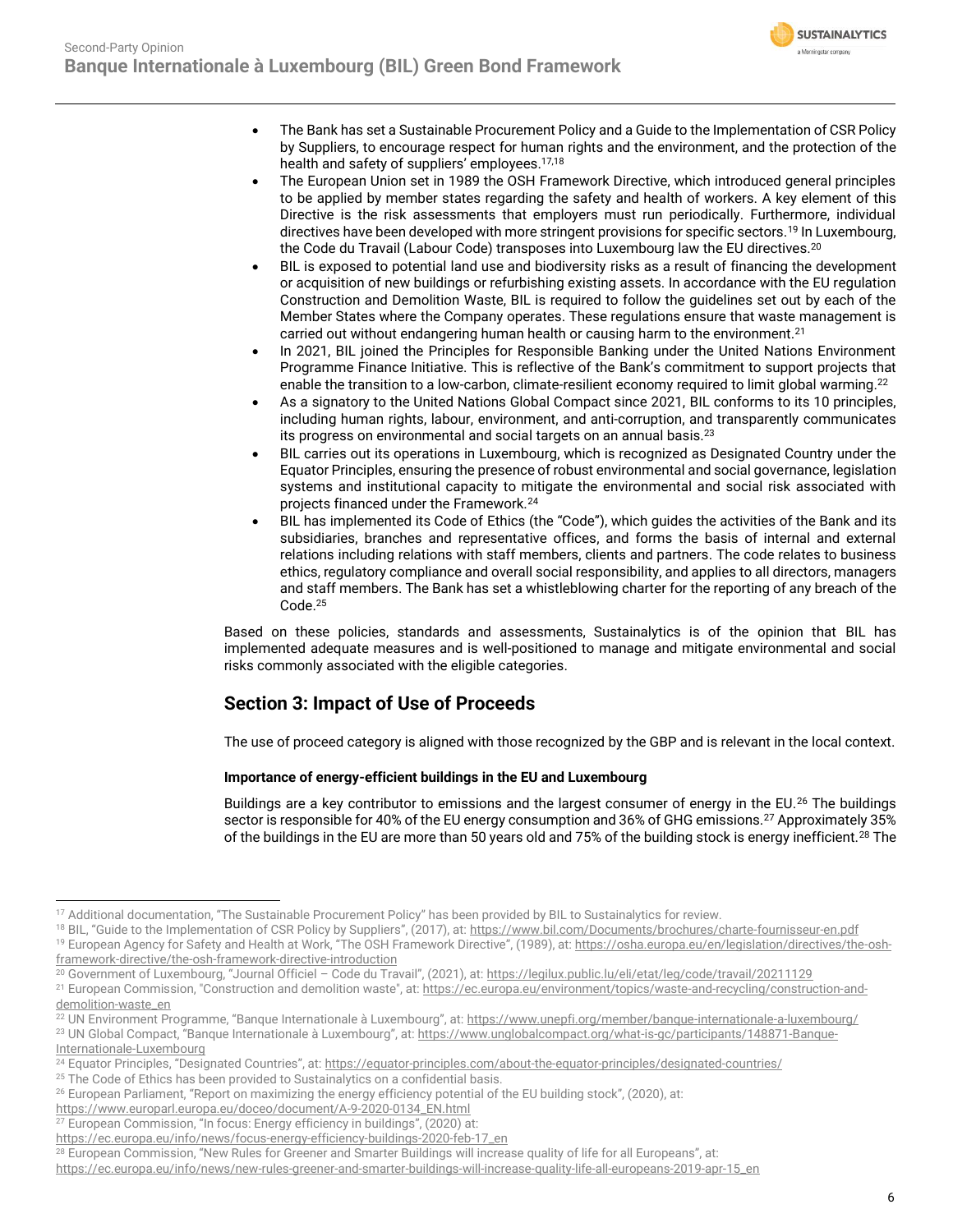

EU has committed to an emissions reduction target of 55% by 2030 compared to 1990 levels.<sup>29</sup> To achieve this, the EU would need to reduce GHG emissions from buildings by 60%, final energy consumption by 14% and energy consumption from heating and cooling by 18% by 2030 compared to 2015 levels.<sup>30,31</sup> Therefore, the renovation of buildings to improve energy performance is expected to play a major role in decarbonizing the sector. The European Commission's Renovation Wave strategy aims to double annual energy renovation rates by 2030 from the current weighted average energy renovation rate of 1%.<sup>32</sup> In line with these commitments, the Energy Performance of Buildings Directive requires public buildings developed since 2019 and new buildings beginning in 2021 to meet NZEB requirements and EPCs to be issued when a building is sold or rented.<sup>33</sup>

In 2020, the Government of Luxembourg created the Luxembourg Sustainable Finance Initiative (LSFI) to design and implement a sustainability strategy in collaboration with the United Nations Environment Programme.<sup>34</sup> In 2021, LSFI launched the Luxembourg Sustainable Finance Strategy, which provides an action plan to support the financial centre's transition toward sustainability.<sup>35</sup> In accordance with the EU climate target plan,<sup>36</sup> Luxembourg has adopted a 50-55% emissions reduction target by 2030 compared to 2005 levels, in sectors outside the emissions trading system. $37$  It has also implemented legislation aiming for a carbon neutral economy by 2050.<sup>38</sup> Luxembourg generates 0.34% of the EU's total GHG emissions, where manufacturing and construction is the third largest sector accounting for 9% of total emissions.<sup>39</sup> The building sector (residential and functional buildings) is responsible for approximately 12% of national climate emissions.<sup>40</sup> To meet emission reduction initiatives, Luxembourg introduced a 'nearly net zero' energy standard for newly constructed residential buildings beginning in 2017, which has also been applied to nonresidential buildings constructed after 2020.<sup>41</sup> According to Luxembourg's National Energy and Climate Plan, the building sector expects to achieve an annual renovation rate of 2.7% for buildings built before 1991, with the goal for all existing buildings to be 'net zero' emission standard by 2050.<sup>42</sup>

Based on the above context, Sustainalytics is of the opinion that the asset selection criteria defined by BIL are aligned with the Luxembourg's government's initiatives to improve energy efficiency in the buildings sector and contribute to the overall efforts towards emission reduction.

# **Alignment with/contribution to SDGs**

The Sustainable Development Goals (SDGs) were set in September 2015 by the United Nations General Assembly and form an agenda for achieving sustainable development by the year 2030. The bond(s) issued under the Banque Internationale à Luxembourg (BIL) Green Bond Framework advances the following SDG(s) and target(s):

| Use of Proceeds<br>Category | <b>SDG</b>                        | <b>SDG target</b>                                                          |
|-----------------------------|-----------------------------------|----------------------------------------------------------------------------|
| Green Buildings             | 7. Affordable and Clean<br>Energy | 7.3 By 2030, double the global rate of<br>improvement in energy efficiency |

<sup>&</sup>lt;sup>29</sup> European Commission, "Stepping Up Europe's 2030 climate ambition", (2020), at:

<https://eur-lex.europa.eu/legal-content/EN/TXT/?uri=CELEX:52020DC0562>

<sup>&</sup>lt;sup>30</sup> European Environment Agency, "Greenhouse gas emissions from energy use in buildings in Europe", at:

<https://www.eea.europa.eu/data-and-maps/indicators/greenhouse-gas-emissions-from-energy/assessment>

<sup>&</sup>lt;sup>31</sup> European Commission, "A Renovation Wave for Europe - greening our buildings, creating jobs, improving lives", at:

[https://ec.europa.eu/energy/sites/ener/files/eu\\_renovation\\_wave\\_strategy.pdf](https://ec.europa.eu/energy/sites/ener/files/eu_renovation_wave_strategy.pdf)

<sup>32</sup> European Commission, "Renovation Wave", at[: https://ec.europa.eu/energy/topics/energy-efficiency/energy-efficient-buildings/renovation-wave\\_en](https://ec.europa.eu/energy/topics/energy-efficiency/energy-efficient-buildings/renovation-wave_en) 33 European Commission, "Energy performance of buildings directive", at:

[https://ec.europa.eu/energy/topics/energy-efficiency/energy-efficientbuildings/energy-performance-buildings-directive\\_en](https://ec.europa.eu/energy/topics/energy-efficiency/energy-efficientbuildings/energy-performance-buildings-directive_en)

<sup>34</sup> Luxembourg Sustainable Finance Initiative (LSFI), at[: https://lsfi.lu/](https://lsfi.lu/)

<sup>35</sup> Luxembourg Sustainable Finance Strategy (2021), at: [https://gouvernement.lu/dam-assets/documents/actualites/2021/02-fevrier/09-gramegna](https://gouvernement.lu/dam-assets/documents/actualites/2021/02-fevrier/09-gramegna-dieschbourg-finances/Luxembourg-Sustainable-Finance-Strategy-EN.pdf)[dieschbourg-finances/Luxembourg-Sustainable-Finance-Strategy-EN.pdf](https://gouvernement.lu/dam-assets/documents/actualites/2021/02-fevrier/09-gramegna-dieschbourg-finances/Luxembourg-Sustainable-Finance-Strategy-EN.pdf)

<sup>&</sup>lt;sup>36</sup> EU climate target plan: Raising the level of ambition for 2030 (2020), at:

[https://www.europarl.europa.eu/thinktank/en/document/EPRS\\_BRI\(2020\)659370](https://www.europarl.europa.eu/thinktank/en/document/EPRS_BRI(2020)659370)

<sup>&</sup>lt;sup>37</sup> "Climate action in Luxembourg: Latest state of play" (2021), European Parliament, at:

[https://www.europarl.europa.eu/RegData/etudes/BRIE/2021/690664/EPRS\\_BRI\(2021\)690664\\_EN.pdf](https://www.europarl.europa.eu/RegData/etudes/BRIE/2021/690664/EPRS_BRI(2021)690664_EN.pdf)

<sup>38</sup> International Energy Agency Luxembourg, at[: https://www.iea.org/countries/luxembourg](https://www.iea.org/countries/luxembourg)

<sup>&</sup>lt;sup>39</sup> "Climate action in Luxembourg: Latest state of play" (2021), European Parliament, at:

[https://www.europarl.europa.eu/RegData/etudes/BRIE/2021/690664/EPRS\\_BRI\(2021\)690664\\_EN.pdf](https://www.europarl.europa.eu/RegData/etudes/BRIE/2021/690664/EPRS_BRI(2021)690664_EN.pdf)

<sup>40</sup> Luxembourg's Integrate National Energy and Climate Plan for 2021-2030, at: https://ec.europa.eu/ener

[gy/sites/default/files/documents/lu\\_final\\_necp\\_main\\_en.pdf#page=38](https://ec.europa.eu/ener%20gy/sites/default/files/documents/lu_final_necp_main_en.pdf#page=38)

Nearly zero-energy building are generally identified as AAA buildings in the national certification of energy performance certificates.

<sup>42</sup> Luxembourg's Integrate National Energy and Climate Plan for 2021-2030, at[: https://ec.europa.eu/ener](https://ec.europa.eu/ener%20gy/sites/default/files/documents/lu_final_necp_main_en.pdf#page=38) 

[gy/sites/default/files/documents/lu\\_final\\_necp\\_main\\_en.pdf#page=38](https://ec.europa.eu/ener%20gy/sites/default/files/documents/lu_final_necp_main_en.pdf#page=38)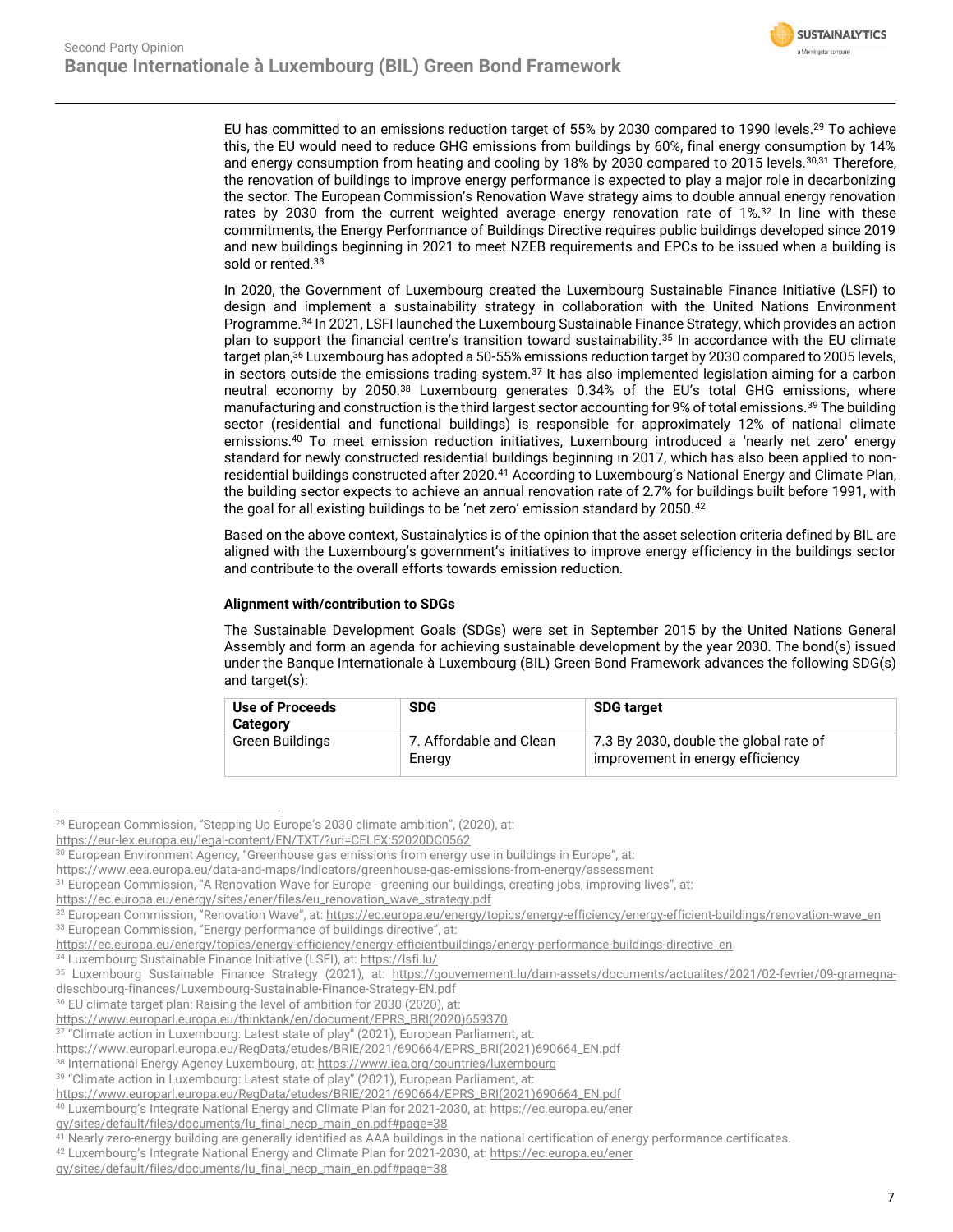

|  | 11. Sustainable Cities and<br>Communities | 11.6 By 2030, reduce the adverse per capita<br>environmental impact of cities, including by<br>paying special attention to air quality and<br>municipal and other waste management |
|--|-------------------------------------------|------------------------------------------------------------------------------------------------------------------------------------------------------------------------------------|
|--|-------------------------------------------|------------------------------------------------------------------------------------------------------------------------------------------------------------------------------------|

# **Conclusion**

BIL has developed the BIL Green Bond Framework under which it intends to finance green bonds or private placements related to green buildings projects. Sustainalytics considers that the projects funded by the green bond proceeds are expected to support Luxembourg's transition to a low-carbon economy and decarbonize BIL's real estate portfolio.

The BIL Green Bond Framework outlines a process by which proceeds will be tracked, allocated, and managed, and commitments have been made for reporting on the allocation and impacts of the use of proceeds. Furthermore, Sustainalytics believes that the BIL Green Bond Framework is aligned with the overall sustainability strategy of the Bank and that the green use of proceeds categories will contribute to the advancement of the UN Sustainable Development Goals 7 and 11. Additionally, Sustainalytics is of the opinion that BIL has adequate measures to identify, manage and mitigate environmental and social risks commonly associated with the eligible projects.

Based on the above, Sustainalytics is confident that BIL is well-positioned to issue green bonds and private placements, and that the BIL Green Bond Framework is robust, transparent and in alignment with the four core components of the Green Bond Principles 2021.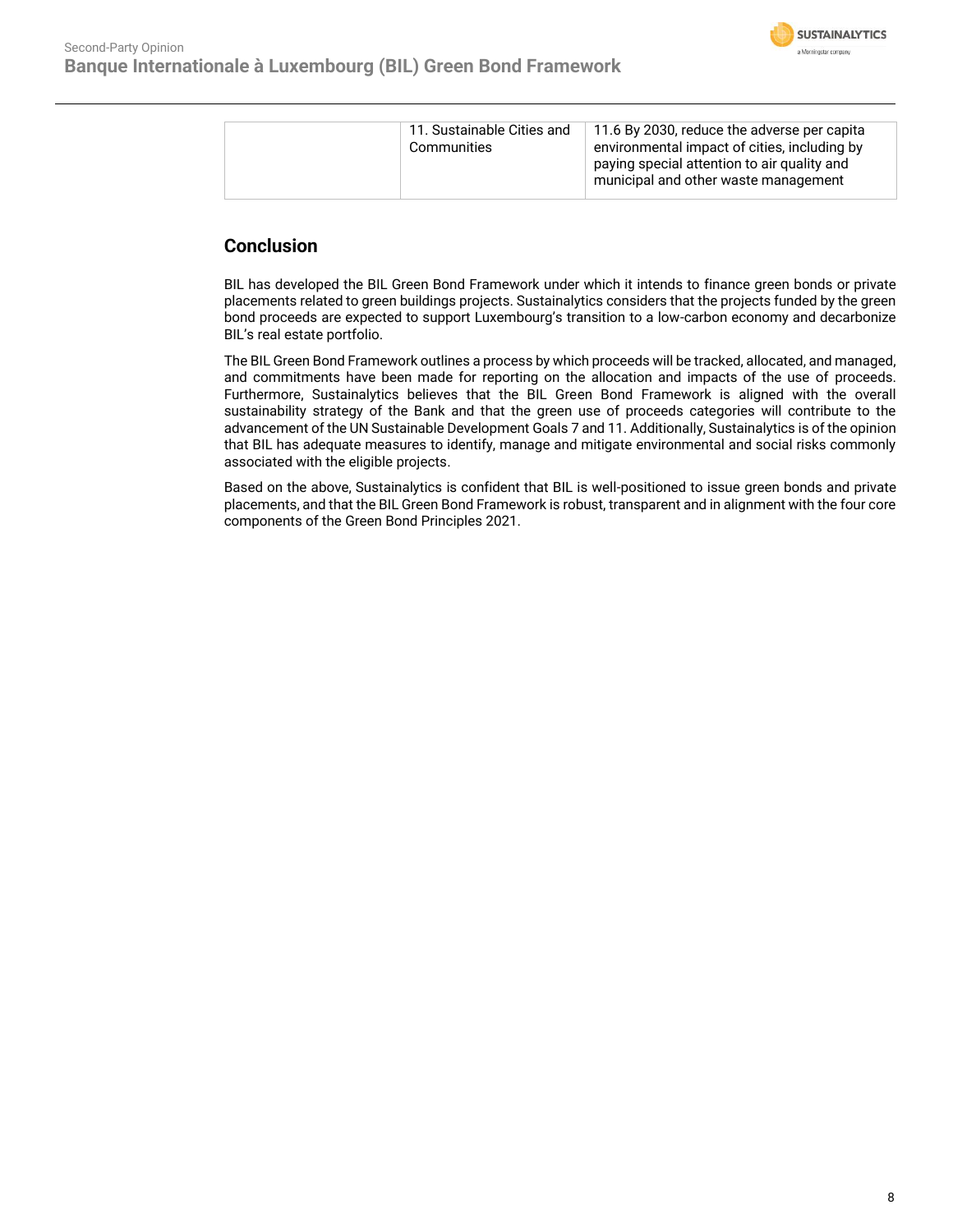

# <span id="page-8-0"></span>**Appendix**

# **Appendix 1: Green Bond / Green Bond Programme - External Review Form**

# **Section 1. Basic Information**

| Issuer name:                                                           | Banque Internationale à Luxembourg                         |
|------------------------------------------------------------------------|------------------------------------------------------------|
| Green Bond ISIN or Issuer Green Bond Framework<br>Name, if applicable: | Banque Internationale à Luxembourg Green Bond<br>Framework |
| Review provider's name:                                                | <b>Sustainalytics</b>                                      |
| Completion date of this form:                                          | April 29, 2022                                             |
|                                                                        |                                                            |

**Publication date of review publication:**

# **Section 2. Review overview**

# **SCOPE OF REVIEW**

The following may be used or adapted, where appropriate, to summarise the scope of the review. The review assessed the following elements and confirmed their alignment with the GBP:

| ⊠ | Use of Proceeds                             | ⊠ | Process for Project Evaluation and<br>Selection |
|---|---------------------------------------------|---|-------------------------------------------------|
| ⊠ | Management of Proceeds                      | ⊠ | Reporting                                       |
|   | ROLE(S) OF REVIEW PROVIDER                  |   |                                                 |
| ⊠ | Consultancy (incl. 2 <sup>nd</sup> opinion) | П | Certification                                   |
| П | Verification                                | П | Rating                                          |
|   |                                             |   |                                                 |

☐ Other *(please specify)*:

Note: In case of multiple reviews / different providers, please provide separate forms for each review.

# **EXECUTIVE SUMMARY OF REVIEW and/or LINK TO FULL REVIEW** *(if applicable)*

Please refer to Evaluation Summary above.

# **Section 3. Detailed review**

Reviewers are encouraged to provide the information below to the extent possible and use the comment section to explain the scope of their review.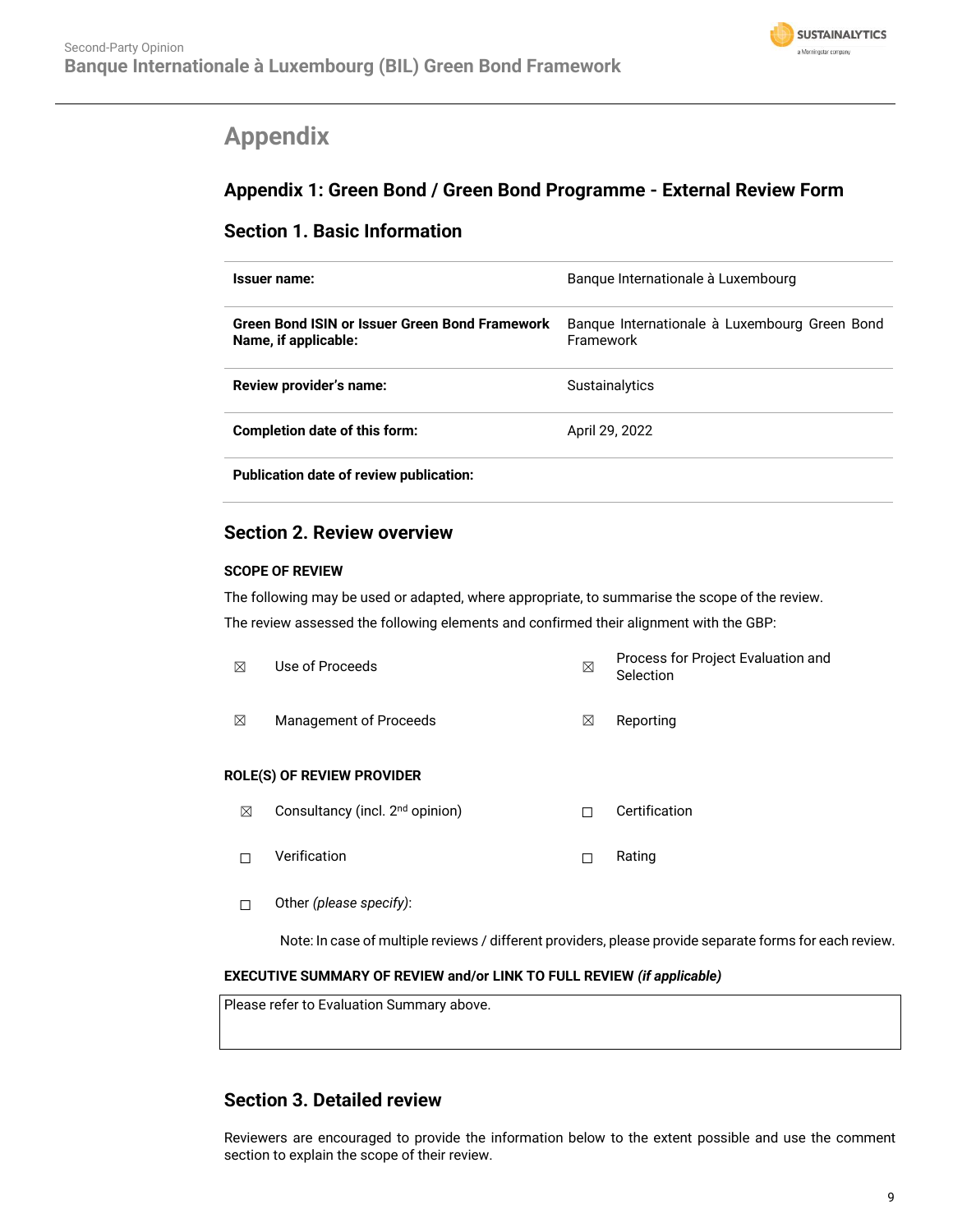

# **1. USE OF PROCEEDS**

Overall comment on section *(if applicable)*:

The eligible category for the use of proceeds, Green Buildings, is aligned with those recognized by the Green Bond Principles. Sustainalytics considers that investments in the eligible category will lead to positive environmental impacts and advance the UN Sustainable Development Goals, specifically SDGs 7 and 11.

## **Use of proceeds categories as per GBP:**

|   | Renewable energy                                                                                                               |   | Energy efficiency                                                                  |
|---|--------------------------------------------------------------------------------------------------------------------------------|---|------------------------------------------------------------------------------------|
| П | Pollution prevention and control                                                                                               |   | Environmentally sustainable management of<br>living natural resources and land use |
| п | Terrestrial and aquatic biodiversity<br>conservation                                                                           |   | Clean transportation                                                               |
| П | Sustainable water and wastewater<br>management                                                                                 |   | Climate change adaptation                                                          |
| П | Eco-efficient and/or circular economy<br>adapted products, production technologies<br>and processes                            | ⊠ | Green buildings                                                                    |
| □ | Unknown at issuance but currently expected<br>to conform with GBP categories, or other<br>eligible areas not yet stated in GBP |   | Other (please specify):                                                            |

If applicable please specify the environmental taxonomy, if other than GBP:

## **2. PROCESS FOR PROJECT EVALUATION AND SELECTION**

Overall comment on section (if applicable):

Banque Internationale à Luxembourg ("BIL")'s Green Bond Committee comprised of the Head of Sustainable Development, Head of Long-Term Funding and members from the Asset & Liability Management Committee, will be responsible for the selection and approval of all eligible projects. BIL evaluates the eligible portfolio to ensure it aligns with the Company's environmental and social risk policies including, Code of Ethics, ESG Policy and Sustainable Procurement Policy. Sustainalytics considers the project selection process in line with market practice.

## **Evaluation and selection**

| ⊠ | Credentials on the issuer's environmental<br>sustainability objectives            | ⊠ | Documented process to determine that<br>projects fit within defined categories                  |
|---|-----------------------------------------------------------------------------------|---|-------------------------------------------------------------------------------------------------|
| ⊠ | Defined and transparent criteria for projects<br>eligible for Green Bond proceeds | ⊠ | Documented process to identify and<br>manage potential ESG risks associated<br>with the project |
| ⊠ | Summary criteria for project evaluation and<br>selection publicly available       |   | Other (please specify):                                                                         |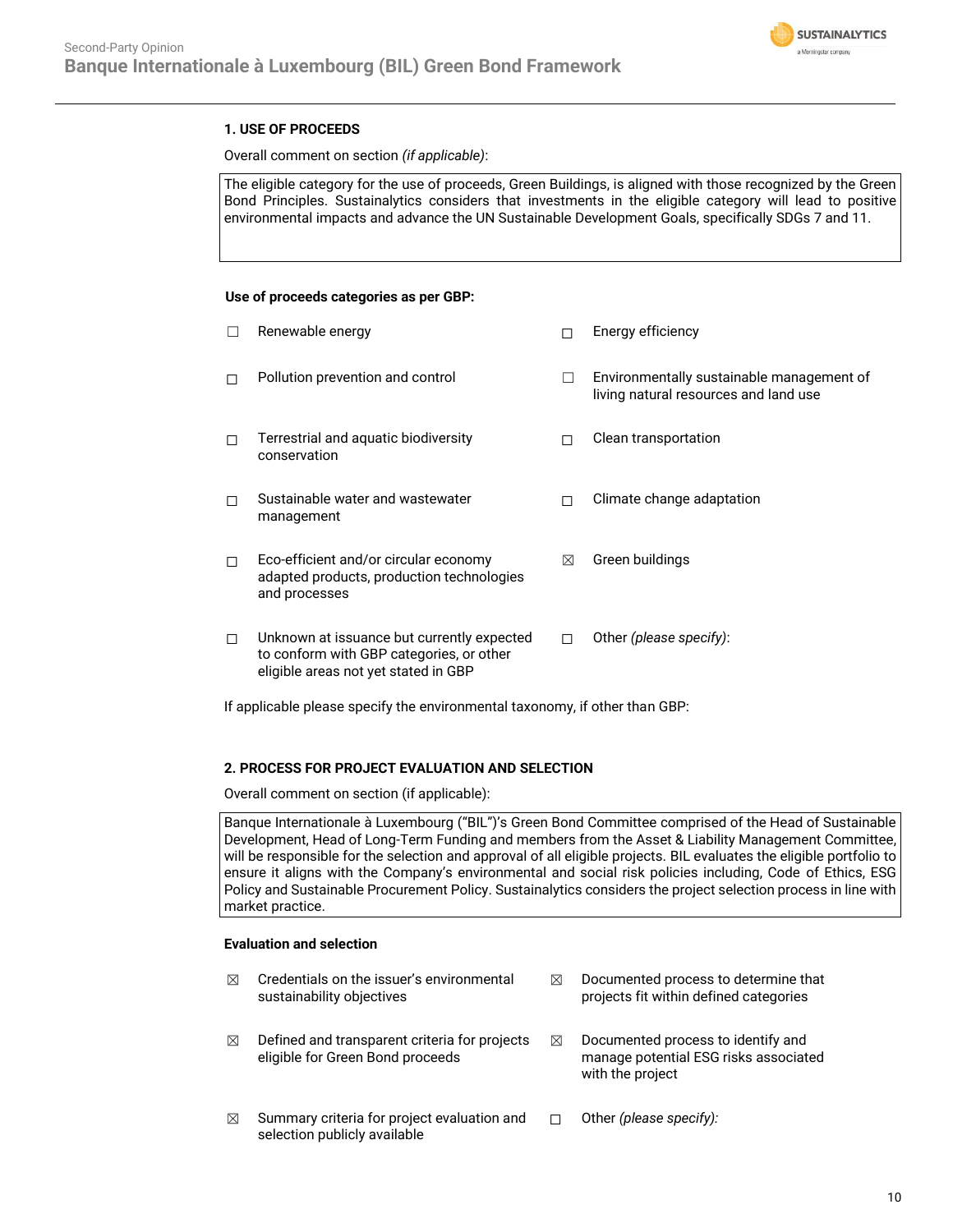

#### **Information on Responsibilities and Accountability**

- $\boxtimes$  Evaluation / Selection criteria subject to external advice or verification
- ☐ In-house assessment

 $\Box$  Other (please specify):

## **3. MANAGEMENT OF PROCEEDS**

Overall comment on section *(if applicable)*:

BIL intends to fully allocate proceeds within 24 months and has defined 36 months as the lookback period for refinancing of projects. Unallocated proceeds will be temporarily reinvested in accordance with BIL's Investment Guidelines in cash, deposits, money market instruments or additional liquid short-term marketable instruments. BIL's Green Bond Committee will be responsible for the managing and tracking of proceeds via an internal tracking system. This is in line with market practice.

## **Tracking of proceeds:**

- $\boxtimes$  Green Bond proceeds segregated or tracked by the issuer in an appropriate manner
- $\boxtimes$  Disclosure of intended types of temporary investment instruments for unallocated proceeds
- ☐ Other *(please specify)*:

## **Additional disclosure:**

|   | Allocations to future investments only                     | ⊠ | Allocations to both existing and future<br>investments |
|---|------------------------------------------------------------|---|--------------------------------------------------------|
|   | Allocation to individual disbursements                     | ⋈ | Allocation to a portfolio of<br>disbursements          |
| ⊠ | Disclosure of portfolio balance of<br>unallocated proceeds |   | Other (please specify):                                |

### **4. REPORTING**

Overall comment on section (if applicable):

BIL intends to report on allocation of proceeds on its website on an annual basis until full allocation. The allocation reporting will include an overview of the green bond(s) outstanding under the Framework, size of the eligible portfolio, balance of unallocated proceeds and the proportion of financed and refinanced projects. In addition, BIL is committed to reporting on relevant impact metrics. Sustainalytics views BIL's allocation and impact reporting as aligned with market practice. BIL has also committed to an independent review of its annual reporting, which is in line with best market practice.

#### **Use of proceeds reporting:**

- 
- ☐ Project-by-project ☒ On a project portfolio basis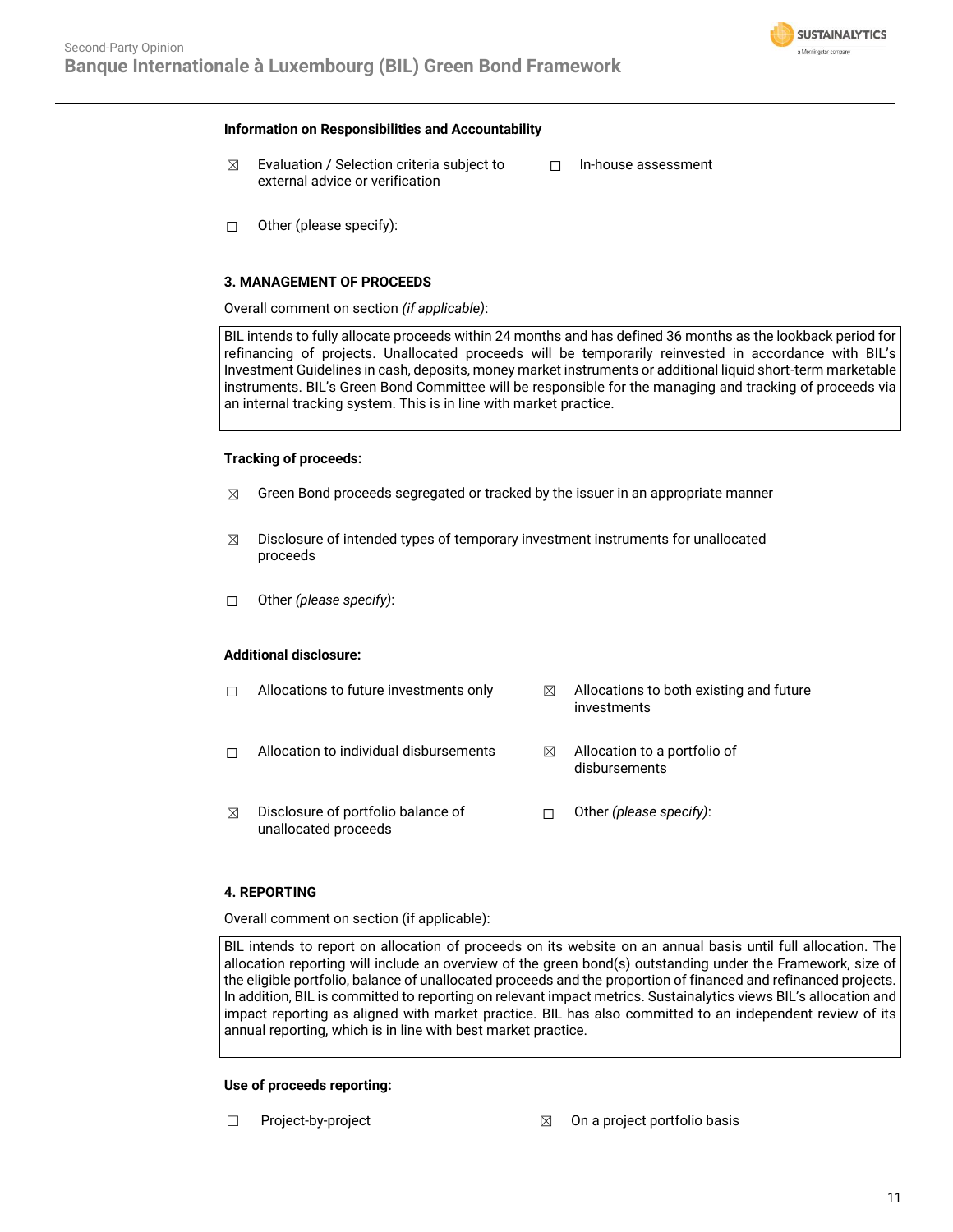

| □                                           | Linkage to individual bond(s) |                                                                                        | П.     |         | Other (please specify):                                                           |  |
|---------------------------------------------|-------------------------------|----------------------------------------------------------------------------------------|--------|---------|-----------------------------------------------------------------------------------|--|
|                                             |                               | Information reported:                                                                  |        |         |                                                                                   |  |
|                                             | ⊠                             | Allocated amounts                                                                      |        | П.      | Green Bond financed share of total<br>investment                                  |  |
|                                             | ⊠                             | Other (please specify): Share of<br>proceeds used for financing vs<br>refinancing      |        |         |                                                                                   |  |
|                                             |                               | Frequency:                                                                             |        |         |                                                                                   |  |
|                                             | ⊠                             | Annual                                                                                 |        | П       | Semi-annual                                                                       |  |
|                                             | п                             | Other (please specify):                                                                |        |         |                                                                                   |  |
|                                             | Impact reporting:             |                                                                                        |        |         |                                                                                   |  |
| □                                           | Project-by-project            |                                                                                        | ⊠      |         | On a project portfolio basis                                                      |  |
| □                                           | Linkage to individual bond(s) |                                                                                        | П.     |         | Other (please specify):                                                           |  |
| Information reported (expected or ex-post): |                               |                                                                                        |        |         |                                                                                   |  |
|                                             | ⊠                             | <b>GHG Emissions / Savings</b>                                                         |        | ⊠       | <b>Energy Savings</b>                                                             |  |
|                                             | п                             | Decrease in water use                                                                  |        | ⊠       | Other ESG indicators (please                                                      |  |
|                                             |                               |                                                                                        |        |         | specify): Number of buildings<br>and estimated total floor<br>area (sqm) financed |  |
|                                             |                               | <b>Frequency</b>                                                                       |        |         |                                                                                   |  |
|                                             | ⊠                             | Annual                                                                                 |        | П       | Semi-annual                                                                       |  |
|                                             | 0                             | Other (please specify):                                                                |        |         |                                                                                   |  |
|                                             | <b>Means of Disclosure</b>    |                                                                                        |        |         |                                                                                   |  |
| □                                           |                               | Information published in financial report                                              | $\Box$ |         | Information published in sustainability                                           |  |
|                                             |                               |                                                                                        |        | report  |                                                                                   |  |
| $\boxtimes$                                 | documents                     | Information published in ad hoc                                                        | ⊠      | website | Other (please specify): Information<br>published in a separate report on          |  |
| $\Box$                                      | external review):             | Reporting reviewed (if yes, please specify which parts of the reporting are subject to |        |         |                                                                                   |  |

Where appropriate, please specify name and date of publication in the useful links section.

**USEFUL LINKS** (e.g. to review provider methodology or credentials, to issuer's documentation, etc.)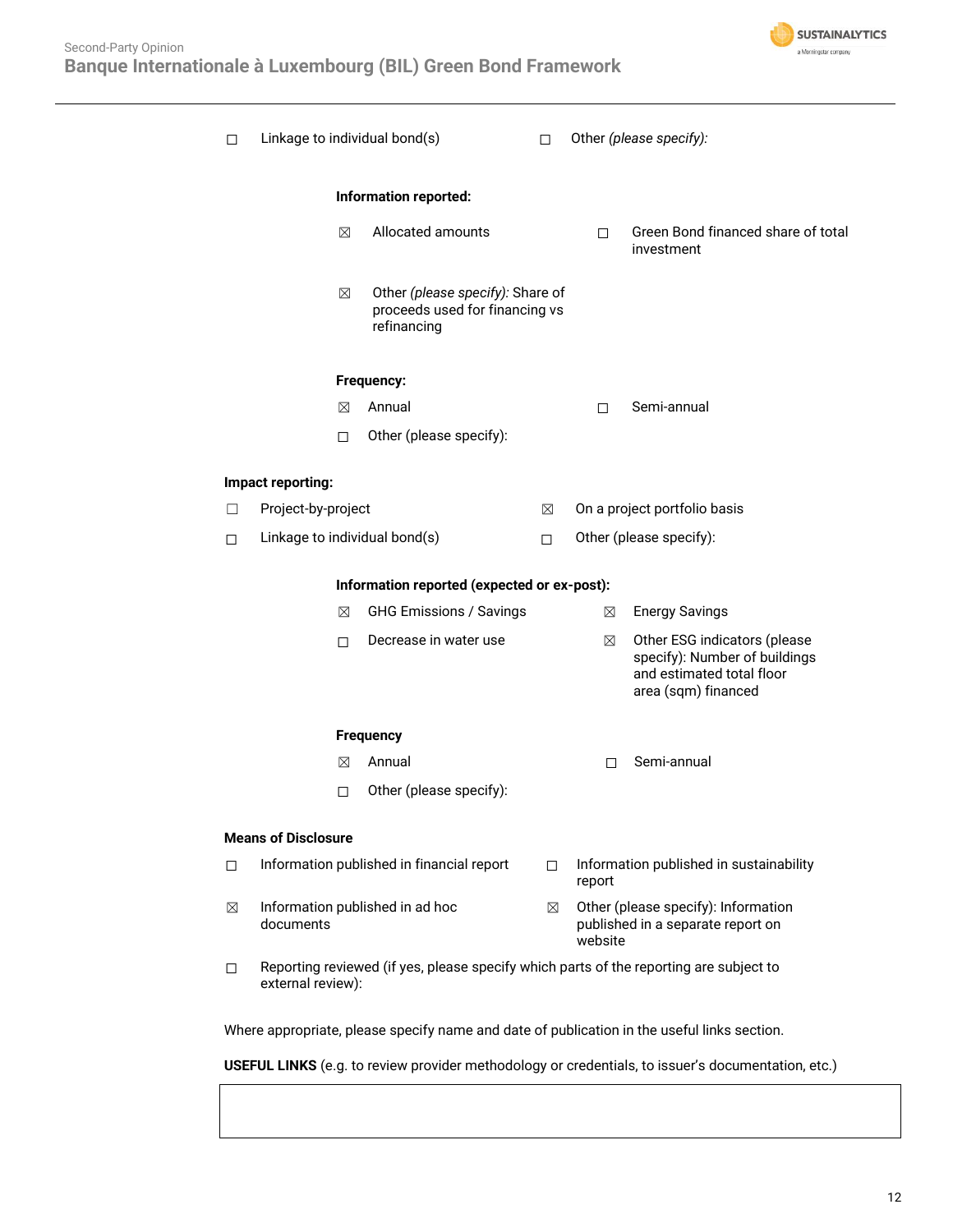

# **SPECIFY OTHER EXTERNAL REVIEWS AVAILABLE, IF APPROPRIATE**

## **Type(s) of Review provided:**

- □ Consultancy (incl. 2<sup>nd</sup> opinion) □ □ Certification
- ☐ Verification / Audit ☐ Rating
- ☐ Other *(please specify):*

**Review provider(s): Date of publication:**

## **ABOUT ROLE(S) OF INDEPENDENT REVIEW PROVIDERS AS DEFINED BY THE GBP**

- i. Second-Party Opinion: An institution with environmental expertise, that is independent from the issuer may issue a Second-Party Opinion. The institution should be independent from the issuer's adviser for its Green Bond framework, or appropriate procedures, such as information barriers, will have been implemented within the institution to ensure the independence of the Second-Party Opinion. It normally entails an assessment of the alignment with the Green Bond Principles. In particular, it can include an assessment of the issuer's overarching objectives, strategy, policy and/or processes relating to environmental sustainability, and an evaluation of the environmental features of the type of projects intended for the Use of Proceeds.
- ii. Verification: An issuer can obtain independent verification against a designated set of criteria, typically pertaining to business processes and/or environmental criteria. Verification may focus on alignment with internal or external standards or claims made by the issuer. Also, evaluation of the environmentally sustainable features of underlying assets may be termed verification and may reference external criteria. Assurance or attestation regarding an issuer's internal tracking method for use of proceeds, allocation of funds from Green Bond proceeds, statement of environmental impact or alignment of reporting with the GBP, may also be termed verification.
- iii. Certification: An issuer can have its Green Bond or associated Green Bond framework or Use of Proceeds certified against a recognised external green standard or label. A standard or label defines specific criteria, and alignment with such criteria is normally tested by qualified, accredited third parties, which may verify consistency with the certification criteria.
- iv. Green Bond Scoring/Rating: An issuer can have its Green Bond, associated Green Bond framework or a key feature such as Use of Proceeds evaluated or assessed by qualified third parties, such as specialised research providers or rating agencies, according to an established scoring/rating methodology. The output may include a focus on environmental performance data, the process relative to the GBP, or another benchmark, such as a 2-degree climate change scenario. Such scoring/rating is distinct from credit ratings, which may nonetheless reflect material environmental risks.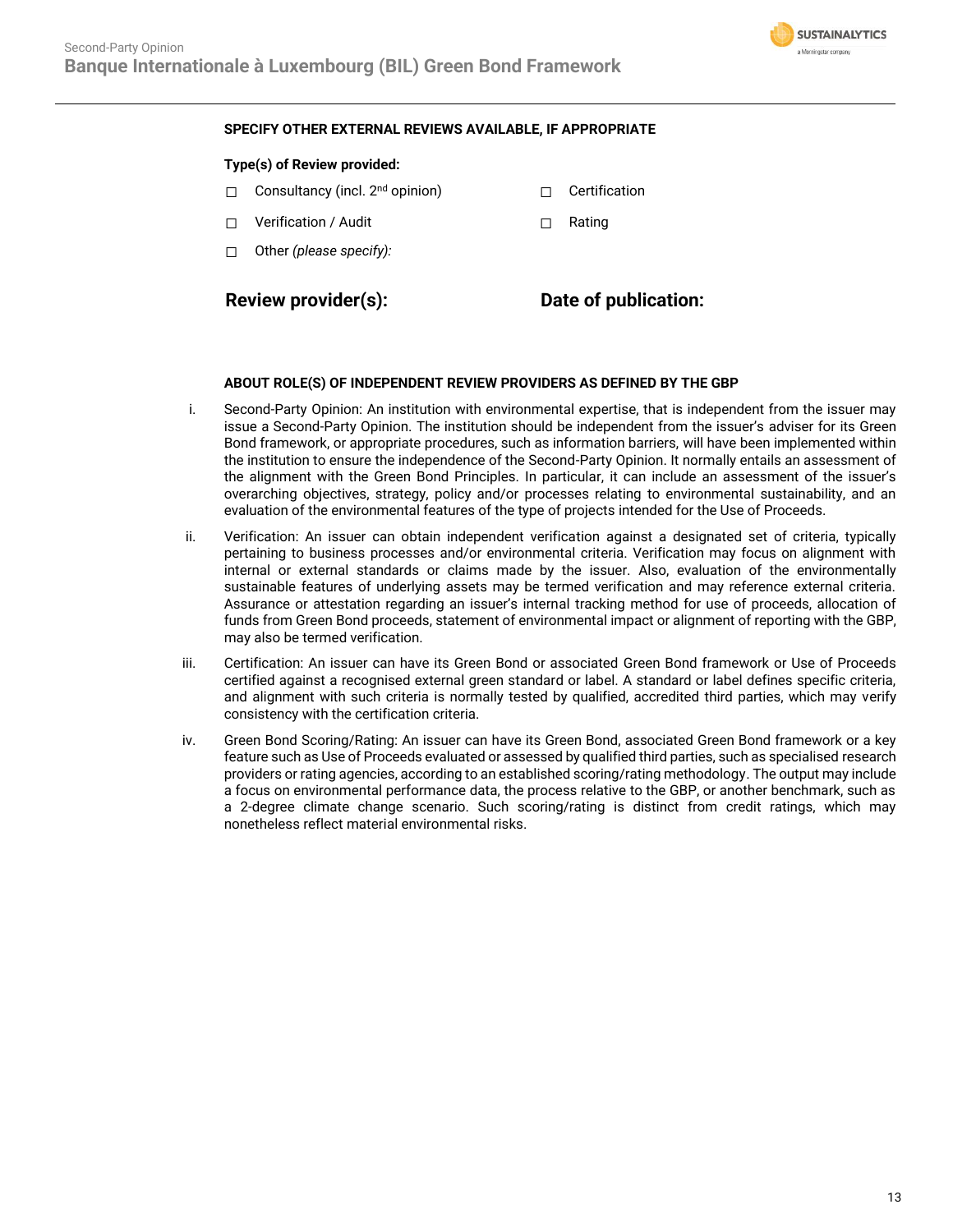

# **Disclaimer**

# **Copyright ©2022 Sustainalytics. All rights reserved.**

The information, methodologies and opinions contained or reflected herein are proprietary of Sustainalytics and/or its third party suppliers (Third Party Data), and may be made available to third parties only in the form and format disclosed by Sustainalytics, or provided that appropriate citation and acknowledgement is ensured. They are provided for informational purposes only and (1) do not constitute an endorsement of any product or project; (2) do not constitute investment advice, financial advice or a prospectus; (3) cannot be interpreted as an offer or indication to buy or sell securities, to select a project or make any kind of business transactions; (4) do not represent an assessment of the issuer's economic performance, financial obligations nor of its creditworthiness; and/or (5) have not and cannot be incorporated into any offering disclosure.

These are based on information made available by the issuer and therefore are not warranted as to their merchantability, completeness, accuracy, up-to-dateness or fitness for a particular purpose. The information and data are provided "as is" and reflect Sustainalytics` opinion at the date of their elaboration and publication. Sustainalytics accepts no liability for damage arising from the use of the information, data or opinions contained herein, in any manner whatsoever, except where explicitly required by law. Any reference to third party names or Third Party Data is for appropriate acknowledgement of their ownership and does not constitute a sponsorship or endorsement by such owner. A list of our third-party data providers and their respective terms of use is available on our website. For more information, visit [http://www.sustainalytics.com/legal-disclaimers.](http://www.sustainalytics.com/legal-disclaimers)

The issuer is fully responsible for certifying and ensuring the compliance with its commitments, for their implementation and monitoring.

In case of discrepancies between the English language and translated versions, the English language version shall prevail.